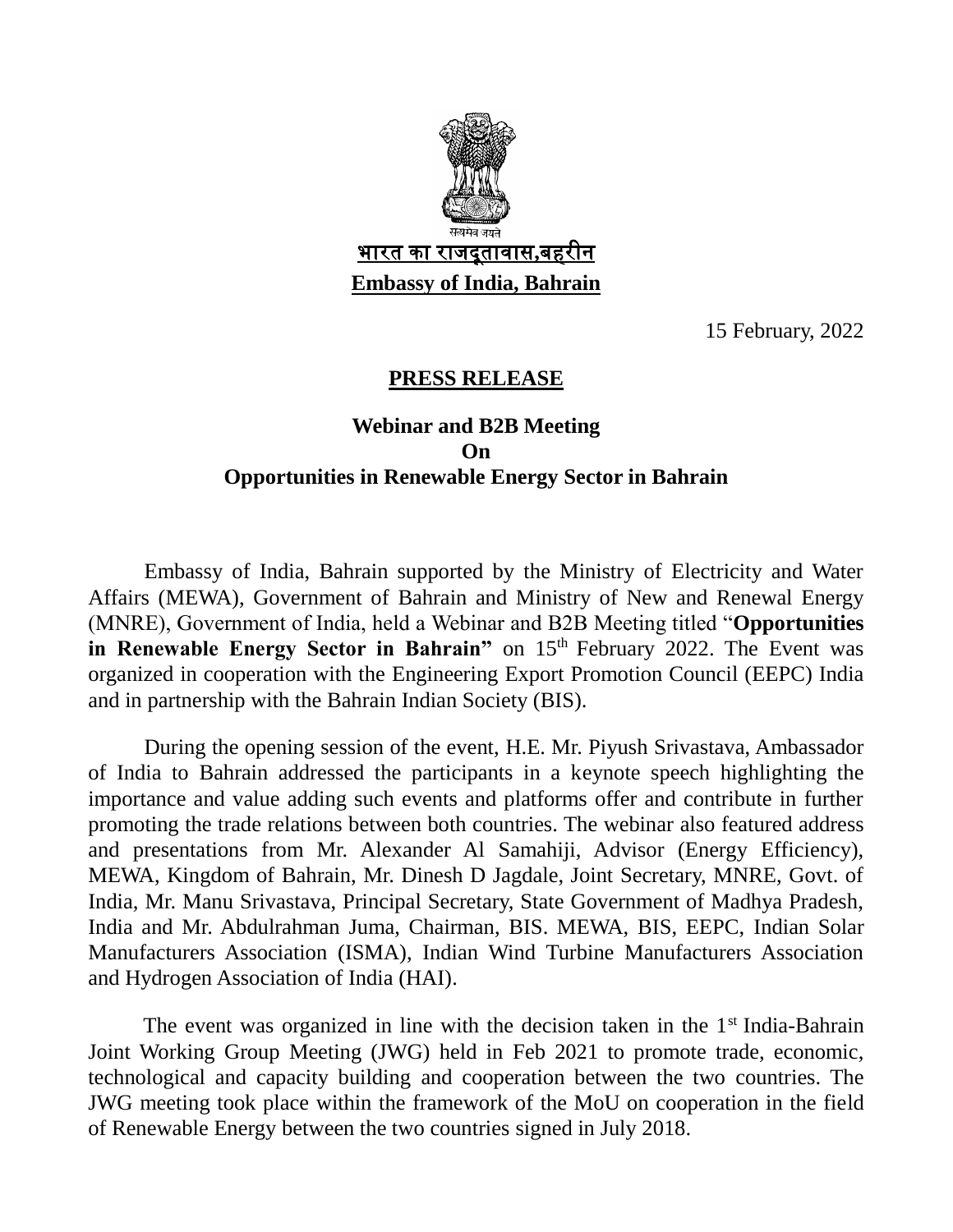The Speakers stressed that the Renewable energy is a priority area for both governments and provides considerable synergies for cooperation between India and Bahrain, especially in light of commitments made by both countries towards net zero greenhouse gas emissions. Kingdom of Bahrain's decision to join International Solar Alliance as member will also further enable opportunities for bilateral as well as regional and multilateral cooperation in the field of solar energy.

The presentations by representatives of the sector in India have highlighted Indian's technological and industrial advances in this sector particularly in the solar, wind & hydrogen energy sector. India is ranked fourth in wind power, fifth in solar power and fifth in renewable power installed capacity and well on its way of achieving 500 GW of renewable energy capacity by 2030.

Similarly, representative of MEWA highlighted the priorities attached to renewable energy sector by the Government of Bahrain in the Economic Vision 2030, Bahrain and the key policies and initiatives endorsed to promote and encourage the uptake of renewable energy as a key contributor towards a green and zero carbon economy. The presentation by MEWA also shared highlights on the current and nearfuture business opportunities leveraging feasible technologies and projects in the renewable energy sector in the Kingdom.

It was a fruitful and productive event and took place in a cordial environment in which both side underscored importance of renewable energy to meet climate change goals and presented initiates & targets of their respective governments and opportunities available in this sector. The B2B meeting was attended by over 80 companies from both sides. The outcomes of the webinar are expected to lead to greater trade and investment opportunities between the two countries in this important sector and both sides stressed the need to hold more such interaction between the private sector of the two countries.

**\*\*\***